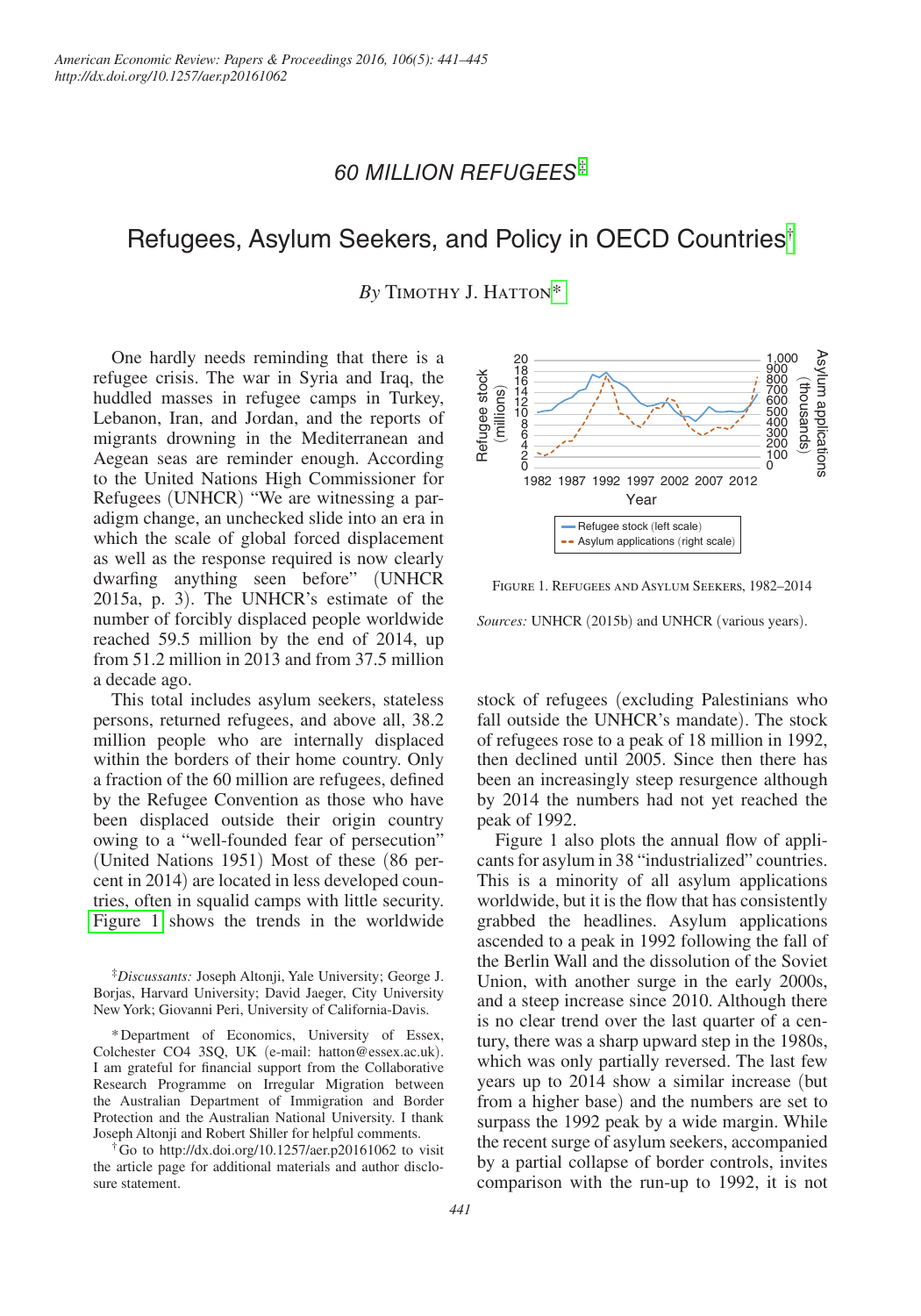yet clear whether this is a shift to a permanently higher level of asylum applications.

### **I. Determinants of Asylum Applications**

Recent experience in the Mediterranean and the Aegean has rekindled the debate over whether those claiming asylum in the West are genuine refugees or simply "economic migrants" from poor countries seeking a better life. On one hand, it is argued that most applicants are from countries embroiled in civil wars and human rights abuse. On the other hand, it is pointed out that less than half of all applicants are recognized as refugees (as defined in the 1951 Refugee Convention) or otherwise accepted on humanitarian grounds as in need of protection. Several studies have estimated the determinants of worldwide refugee stocks and asylum flows. Focusing on origin countries, Davenport, Moore, and Poe (2003) found that the stock of displaced persons could be explained mainly by genocide, civil war, dissident conflicts, and political regime transitions. Moore and Shellman (2007) obtained similar results in a study of bilateral refugee movements, also finding effects of conflict in border countries and of migration costs for movements further afield. GDP per capita in the origin country had a negative effect on refugee displacements and also on asylum flows to the developed world (Hatton 2009), so economic conditions in origin countries do seem to matter.

A second set of issues is destination country "pull" effects, such as high incomes and the prospects of employment. But above all, the debate has been about the ever tougher asylum policies that have been implemented in the developed world. Some argue that, in the face of persecution, genuine refugees will migrate no matter what the risks and hardships. Tougher policies simply make life harder for them while doing little to stem the flow. Others (including most governments) evidently believe that relaxing asylum policies would open the floodgates to mass influx. As several studies have shown, the truth lies somewhere in between: policies have some deterrent effects but war, violence, human rights abuse, and economic conditions in origin countries matter even more (Hatton 2009; Neumayer 2004; Thielemann 2006).

Here I examine a database of asylum applications to 19 OECD destinations from 48 origin countries over the years 1997–2012. These are generally first instance applications made at or within destination country borders, as reported by governments to the UNHCR. The origin countries account for 86 percent of all applications to the 19 destinations. Out of a possible 912 origin/destination dyads I select 626 for which the number of applications over the 16 years exceeds 300. War, terror, and oppression in origin countries are measured by the Uppsala Conflict Data Program's index of civil war combat deaths, the Political Terror Scale, and the Freedom House indices of civil liberties and political rights. Real GDP per capita is taken from the Penn World Tables. Dyadic variables are the stock of adult migrants from the origin residing at the destination in 2001/1 and the distance between origin and destination country capital cities.

The attractiveness of the destination country is represented by real GDP per capita and the unemployment rate. I also include an index of the toughness of asylum policies. This index comprises 15 components, each of which increases by one unit when policy becomes tougher. These capture changes in a country's laws, regulations, or practice and they are intended to represent major changes in policy that, one way or another, disadvantage asylum seekers. They are subdivided into three groups: policies that limit access to the territory, those that relate to the procedure to determine whether an applicant qualifies for refugee status, and those that represent welfare conditions during and immediately after processing (all of these variables are described in more detail in Hatton and Moloney 2015).

#### **II. Econometric Results**

[Table 1](#page-2-0) presents fixed effects regressions, with standard errors clustered by origin country, where the dependent variable is the log of applications per capita of the origin country population. The first column includes fixed effects by origin country with dummies for destination and year (not reported). One of the strongest origin country effects comes from the Political Terror Scale where a one point increase in terror (on the scale of 1 to 5) increases applications by around 20 percent. Lack of civil liberties (on a scale of 1 to 7, where higher values mean less freedom) also has a substantial positive effect, whereas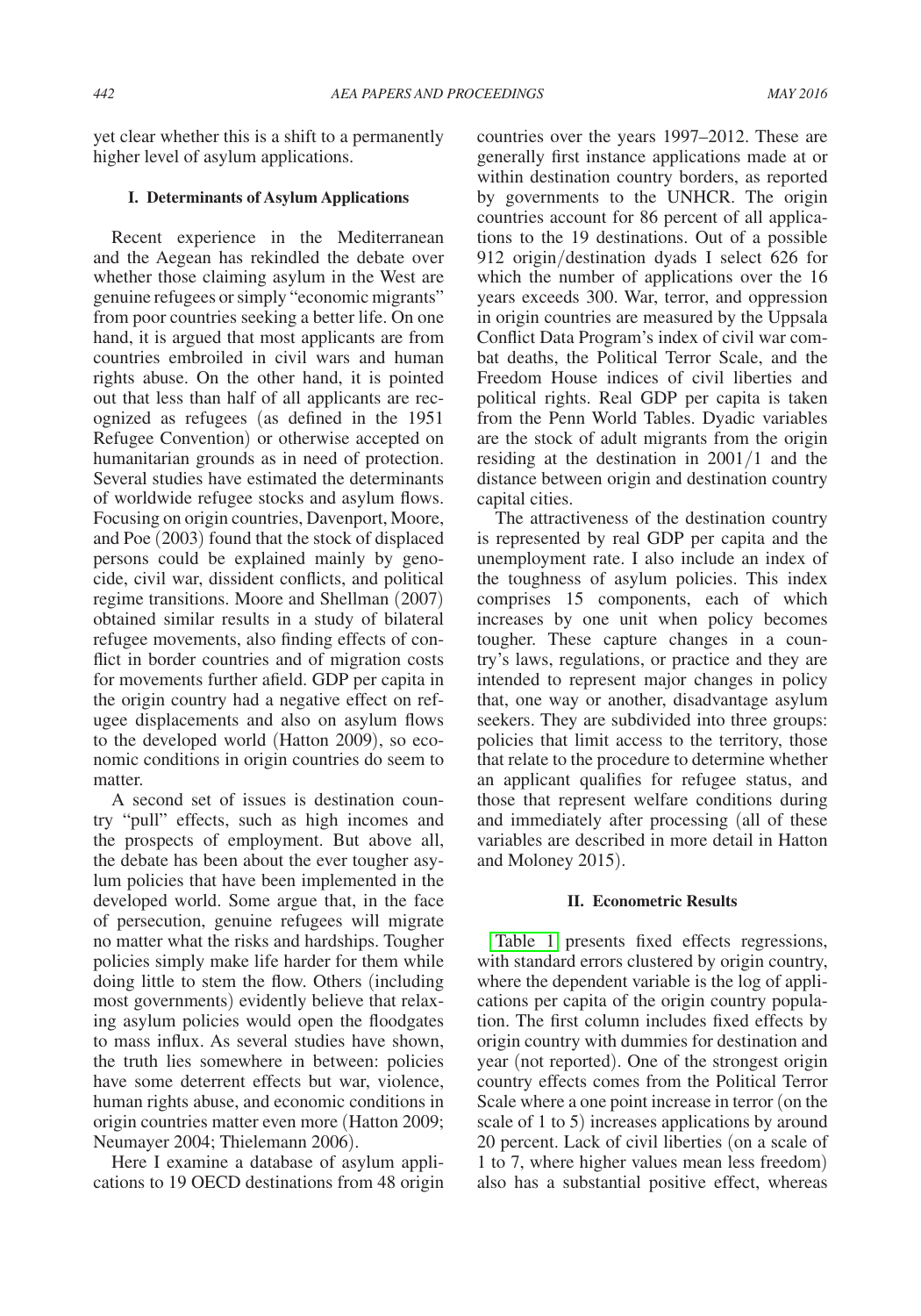<span id="page-2-0"></span>

|                                                            | (1)                  | (2)                           | (3)                           | (4)                           |
|------------------------------------------------------------|----------------------|-------------------------------|-------------------------------|-------------------------------|
| Political terror scale                                     | $0.214**$<br>(4.48)  | $0.221**$<br>(4.53)           | $0.221**$<br>(4.57)           |                               |
| Civil liberties (Freedom House index)                      | $0.285**$<br>(4.93)  | $0.289**$<br>(4.74)           | $0.292**$<br>(4.80)           |                               |
| Political rights (Freedom House index)                     | $-0.044$<br>(1.06)   | $-0.050$<br>(1.21)            | $-0.049$<br>(1.19)            |                               |
| Civil war battle deaths (000s)                             | 0.012<br>(0.76)      | 0.010<br>(0.62)               | 0.010<br>(0.64)               |                               |
| log origin country real GDP per capita                     | $-0.517**$<br>(2.35) | $-0.533**$<br>(2.26)          | $-0.542**$<br>(2.32)          |                               |
| $log$ migrant stock in $2000/1$ from origin at destination | $0.226**$<br>(8.54)  |                               |                               | $0.226**$<br>(8.59)           |
| log distance from origin to destination                    | $-0.777**$<br>(4.07) |                               |                               | $-0.768**$<br>(4.00)          |
| log destination country GDP per capita                     | 0.178<br>(0.35)      | 0.066<br>(0.12)               | $-0.122$<br>(0.23)            | 0.043<br>(0.09)               |
| Unemployment rate at destination                           | $-0.025**$<br>(2.22) | $-0.024**$<br>(2.14)          | $-0.024**$<br>(2.19)          | $-0.029**$<br>(2.60)          |
| Asylum policy index overall                                |                      | $-0.046**$<br>(4.03)          |                               |                               |
| Policy on access                                           |                      |                               | $-0.115**$<br>(3.08)          | $-0.110**$<br>(3.19)          |
| Policy on processing                                       |                      |                               | $-0.100**$<br>(6.45)          | $-0.103**$<br>(6.78)          |
| Policy on welfare                                          |                      |                               | $0.049*$<br>(1.76)            | 0.034<br>(1.21)               |
| <b>Fixed effects</b><br>(number of FE)                     | Origin<br>(48)       | Origin $\times$ Dest<br>(626) | Origin $\times$ Dest<br>(626) | Origin $\times$ Year<br>(765) |
| <b>Destination dummies</b>                                 | Yes                  | No                            | N <sub>0</sub>                | Yes                           |
| Year dummies                                               | Yes                  | Yes                           | Yes                           | N <sub>o</sub>                |
| $R^2$ within                                               | 0.40                 | 0.12                          | 0.13                          | 0.41                          |
| Observations                                               | 9,610                | 9,610                         | 9,610                         | 9,610                         |

Table 1—Determinants of Asylum Applications Dependent Variable log (*Asylum Applications*/*Population*)

*Notes: z* statistics in parentheses. Constant terms and coefficients on year and destination dummies are not reported.

*\*\**Significant at the 5 percent level. *\**Significant at the 10 percent level.

lack of political rights evidently does not. While political oppression may increase the incentive to flee, it may also reduce the ability to leave the country. Civil war deaths is not significant, largely because its effects are dominated by the other variables that capture governance failures and a wide range of human rights abuses.

The coefficient on origin country GDP per capita offers some support for the view that adverse economic conditions at home spur asylum migration, even though poverty may also constrain the ability to migrate. A 10 percent increase in GDP per capita reduces applications by around 5 percent. Not surprisingly the migrant stock captures the well-known "friends and relatives effect," and this goes a considerable way to explaining cross-sectional differences in the scale of bilateral migration streams. But even in the presence of the migrant stock, which captures past migration flows, distance still matters. The elasticity implies that the volume of applications declines steeply with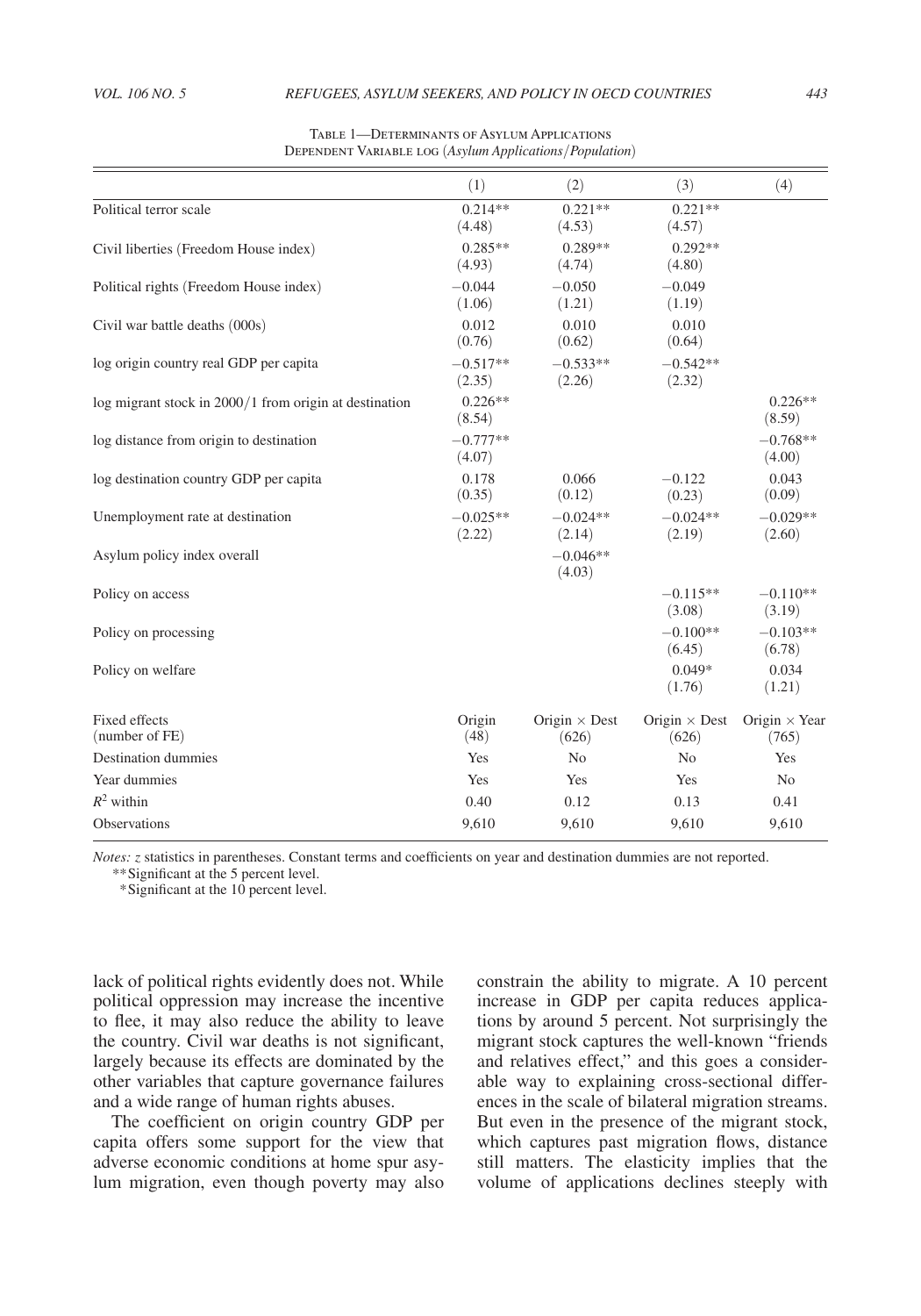distance, and this probably reflects the costs and risks of irregular migration. The attractiveness of destination countries is reflected in unemployment rates rather than in GDP per capita. But the unemployment effect is small: a 4 percentage point fall in unemployment leads to a 1 percent increase in asylum claims.

The regression in column 2 includes fixed effects for origin-destination dyads and so the migrant stock and distance drop out. It also includes the combined policy index, and the negative coefficient shows that tougher asylum policy does have a significant deterrent effect. In column 3 the policy index is disaggregated into its three component parts. Policy on access to the territory and on the processing of asylum claims both give strong negative coefficients while the coefficient on welfare conditions is positive and marginally significant. In column 4 the dyad fixed effects are replaced by origin-country-by-year effects. This is an important test because it absorbs all the idiosyncratic origin-country effects, which may be inadequately captured by crude indicators of political conditions. Nevertheless, in this specification the coefficients on bilateral and destination country variables, including the three components of policy, are little changed.

#### **III. So What? Implications for Policy**

What do these results imply for the ups and downs of asylum applications and for policy? For the 48 origin countries, the effects of political terror and lack of civil liberties (based on column 3 of Table 1) was to reduce applications by 14 percent between 2000 and 2006. However there is considerable diversity, with predicted declines of 44 percent from Afghanistan and around 25 percent from Iraq, Lebanon, and Syria, while there are substantial increases from Côte d'Ivoire, Eritrea, and Zimbabwe. Similarly from 2006 to 2012 the overall predicted increase in applications is just 3 percent but with increases of 50 percent from Eritrea and Nigeria and 108 percent from Syria. These results illustrate that political terror and human rights abuse are at the heart of refugee flights. But addressing such issues is more easily said than done. Improving economic conditions in origin and transit countries would help but, as noted above, a 10 percent increase in origin-country GDP per capita would reduce asylum applications by only about

5 percent. In this light, the EU's recent offer to African and Middle Eastern Countries of 1.8 billion euros is a small drop in a very large bucket.

It is hardly surprising, therefore, that humanitarian organizations have focused their effort on improving living conditions for those trapped, often for protracted periods, in refugee camps located in countries that have limited capacity to host large numbers of refugees. As of December 2014, Turkey, Pakistan, and Lebanon were each hosting more than a million refugees while Iran, Ethiopia, and Jordan each had more than half a million. Devoting considerably more resources to the support, rehabilitation, and safe return of refugees would provide greater benefit than poorly targeted developmental aid. Humanitarian assistance to the even greater number of internally displaced persons is just as pressing but even more difficult to deliver.

What about domestic policies within the western world? Asylum policies have become increasingly tough over time with the intention of deterring asylum applicants. For the 19 destination countries together, the effect of tougher policies on access and processing between 2000 and 2012 (based on column 3 of Table 1) was to reduce annual asylum applications by 21 percent. Welfare policies have little deterrent effect because the fundamental motive driving asylum seekers is to gain permanent settlement at almost any cost. One implication is that destination countries could improve the conditions faced by asylum seekers during processing and strengthen their refugee integration policies without fear of increasing the number that apply.

European policies have been severely tested by the crisis in the Mediterranean, and have been found wanting. For some years the EU has been building a Common European Asylum System, but it needs to go much further, focusing on three policy areas. First, existing measures to reinforce border controls and to combat people-smuggling need to be greatly strengthened. The results presented here suggest that such policies would need to be draconian, as illustrated by Australia in 2001 and 2013 (Hatton and Moloney 2015), in order to substantially reduce the numbers attempting the hazardous sea crossing. Such policies would reduce the incentive for illegal migration and help to prevent people from drowning at sea. As public opinion is strongly against illegal immigration, such measures would help to restore public confidence in the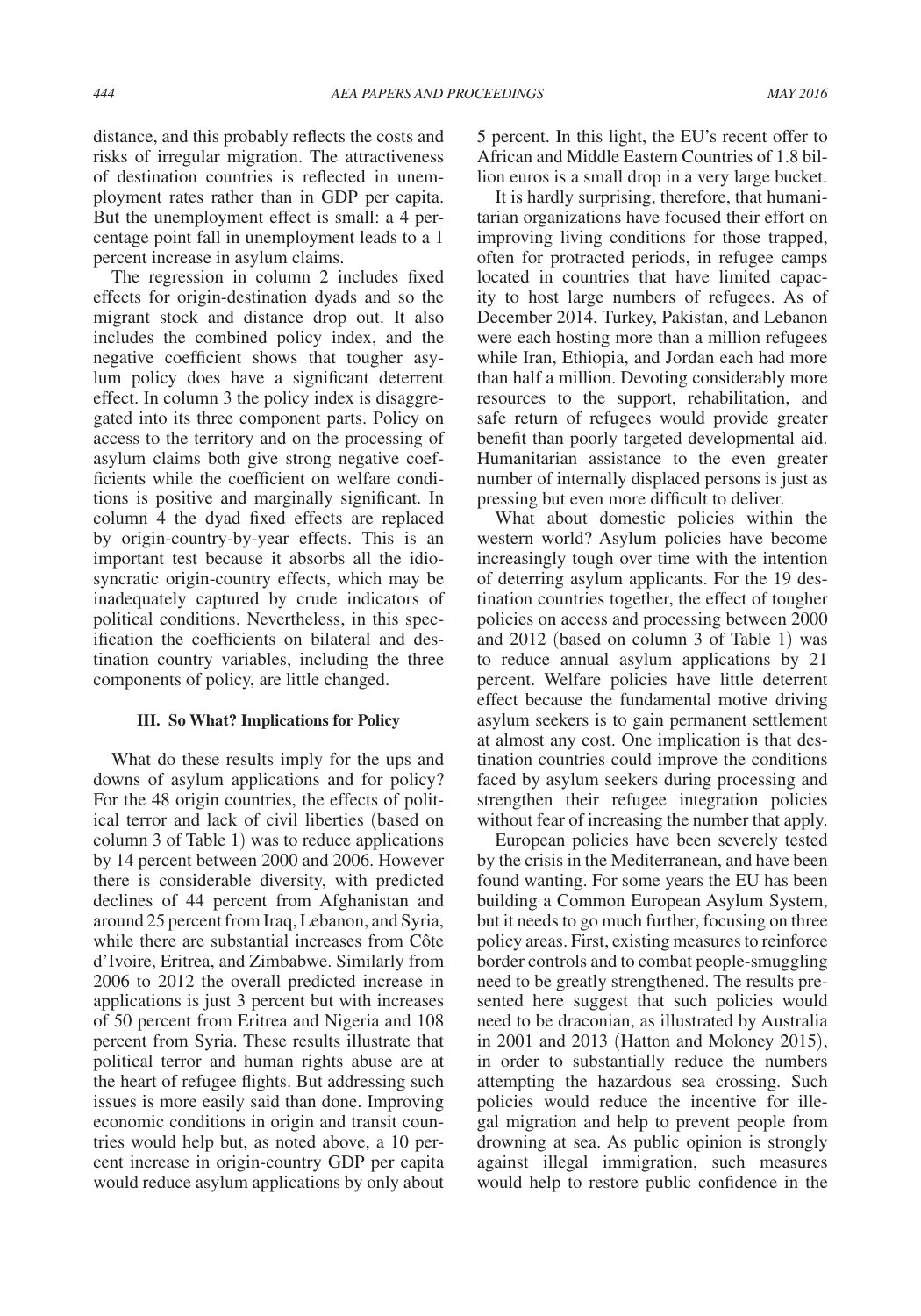Second, in addition to providing more support for refugees hosted in poor countries, the EU should develop a substantial program of resettlement of refugees from the refugee camps close to the sources of violence. A vastly increased resettlement scheme would focus on refugees whose claims were assessed before being transferred, thus providing a safe channel for genuine refugees while filtering out those less deserving. That way, protection would be targeted to those most in need of it rather than those with the energy, enterprise, or resources to risk the boat trip to Europe. The evidence suggests that public opinion is increasingly favorable toward genuine refugees and so that too would help to restore and retain support for the refugee regime.

Third, increase the overall capacity of developed countries to host refugees. There is a strong argument for deeper cooperation between destination countries, for which there is considerable public support (Hatton 2015). Most people would wish to see refugees given a safe haven somewhere but are reluctant for their own country to bear the economic and social cost. Refugees can therefore be seen as a locally provided public good, which in the absence of cooperation, will be under-provided. The EU's Common European Asylum System has focused on reinforcing the external border and harmonizing policies within it, but not, until very recently, on burden-sharing. The distribution of asylum claims per capita is very unequal and policy has tended to be driven by the countries on the EU's border that face the most pressure. The recent agreement to redistribute 120,000 refugees across the EU provides a precedent to build upon. Creating a more even distribution among developed countries, and especially within the EU, could provide more help for refugees by easing the overall policy constraint.

Expanding the capacity to host refugees by distributing them more widely, maintaining public support for asylum policies with tight border controls, and providing safe channels through a large-scale resettlement program for those most in need of protection are three of the key elements for expanding the capacity of developed countries (especially the EU) to

help genuine refugees seeking a safe haven in the Western world. But it in light of the vast numbers of displaced people in need of durable solutions, such policies can never address more than a modest part of a much larger problem.

### **REFERENCES**

- **Davenport, Christina A., Will H. Moore, and Steven C. Poe.** 2003. "Sometimes You Just Have to Leave: Domestic Threats and Forced Migration, 1964–1989." *International Interactions: Empirical and Theoretical Research Relations* 29 (1): 27–55.
- **Hatton, Timothy J.** 2009. "The Rise and Fall of Asylum: What Happened and Why?" *Economic Journal* 119 (535): F183–F213.
- **Hatton, Timothy J.** 2015. "Asylum Policy in the EU: The Case for Deeper Integration." *CESifo Economic Studies* 61 (3-4): 605–37.
	- **Hatton, Timothy J., and Joe Moloney.** 2015. "Applications for Asylum: Modelling Asylum Claims by Origin and Destination" CEPR Discussion Paper 10678.
	- **Moore, Will H., and Stephen M. Shellman.** 2007. "Whither Will They Go? A Global Study of Refugees' Destinations, 1965–1995." *International Studies Quarterly* 51 (4): 811–34.
- **Neumayer, Eric.** 2004. "Asylum Destination Choice: What Makes Some West European Countries More Attractive than Others?" *European Union Politics* 5 (2): 155–80.
	- **Thielemann, Eiko.** 2006. "The Effectiveness of Governments' Attempts to Control Unwanted Migration." In *Immigration and the Transformation of Europe*, edited by Craig A. Parsons and Timothy M. Smeeding, 442–72. Cambridge, UK: Cambridge University Press.
	- **UNHCR.** 2015a. "Global Trends: Forced Dis[placement in 2014." http://www.unhcr.](http://www.unhcr.org/556725e69.html) org/556725e69.html.
	- **UNHCR.** 2015b. ["Total Refugee Population by](http://www.unhcr.org/statistics/Ref_1960_2013.zip) [Country of Asylum, 1960–2013 & Total Refu](http://www.unhcr.org/statistics/Ref_1960_2013.zip)[gee Population by Origin, 1960–2013.](http://www.unhcr.org/statistics/Ref_1960_2013.zip)" http:// www.unhcr.org/pages/4a013eb06.html.
	- **UNHCR.** Various years. "Asylum Trends: Levels [and Trends in Industrialized Countries." http://](http://www.unhcr.org/cgi-bin/texis/vtx/search?page=&comid=4146b6fc4&cid=49aea93aba&keywords=Trends) www.unhcr.org/cgi-bin/texis/vtx/search?page =&comid=4146b6fc4&cid=49aea93aba&key words=Trends.
	- **United Nations.** 1951. Convention Relating to the [Status of Refugees. http://www.unhcr.org/3b-](http://www.unhcr.org/3b66c2aa10.html)66c2aa10.html.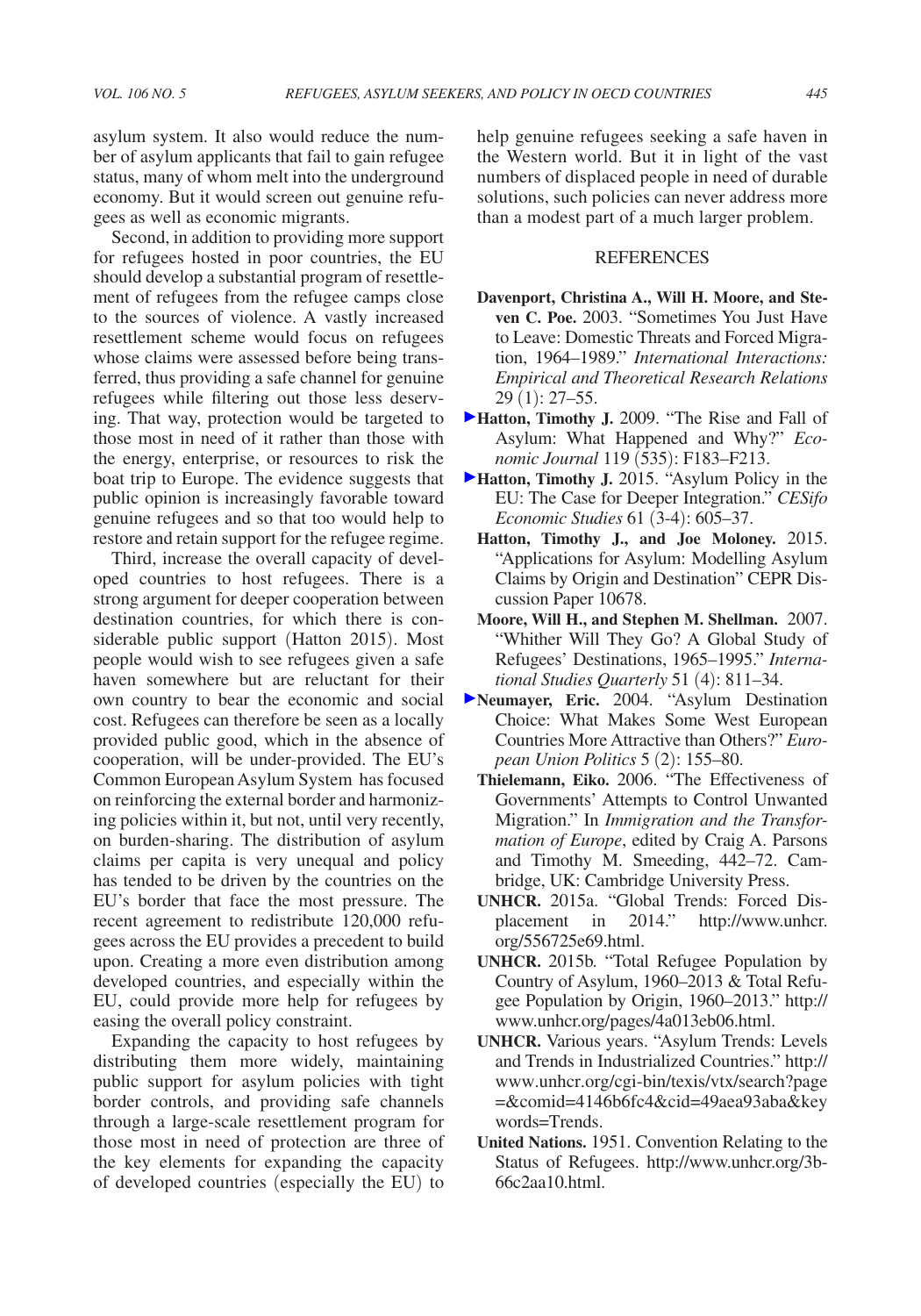## **This article has been cited by:**

- 1. Kerstin Unfried, Marcela Ibañez Diaz, Lina Maria Restrepo-Plaza. 2022. Discrimination in postconflict settings: Experimental evidence from Colombia. *World Development* **154**, 105877. [[Crossref\]](https://doi.org/10.1016/j.worlddev.2022.105877)
- 2. Nicola Daniele Coniglio, Vitorocco Peragine, Davide Vurchio. The Geography of Displacement, Refugees' Camps and Social Conflicts **21**, . [[Crossref\]](https://doi.org/10.1596/1813-9450-9983)
- 3. Simone Bertoli, Herbert Brücker, Jesús Fernández-Huertas Moraga. 2022. Do applications respond to changes in asylum policies in European countries?. *Regional Science and Urban Economics* **93**, 103771. [\[Crossref](https://doi.org/10.1016/j.regsciurbeco.2022.103771)]
- 4. CHRISTOPHER W. BLAIR, GUY GROSSMAN, JEREMY M. WEINSTEIN. 2022. Liberal Displacement Policies Attract Forced Migrants in the Global South. *American Political Science Review* **116**:1, 351-358. [\[Crossref](https://doi.org/10.1017/S0003055421000848)]
- 5. Marina Murat. Migration and Development 1-25. [[Crossref\]](https://doi.org/10.1007/978-3-319-57365-6_235-1)
- 6. Christopher W. Blair, Guy Grossman, Jeremy M. Weinstein. 2022. Forced Displacement and Asylum Policy in the Developing World. *International Organization* **76**:2, 337-378. [[Crossref\]](https://doi.org/10.1017/S0020818321000369)
- 7.David W. Schiestl, Bernhard Kittel, Maite Ibáñez Bollerhoff. 2021. Conquering the labour market: the socioeconomic enablement of refugee women in Austria. *Comparative Migration Studies* **9**:1. . [\[Crossref](https://doi.org/10.1186/s40878-021-00267-9)]
- 8. Maja Micevska. 2021. Revisiting forced migration: A machine learning perspective. *European Journal of Political Economy* **70**, 102044. [[Crossref\]](https://doi.org/10.1016/j.ejpoleco.2021.102044)
- 9. Felicitas Nowak-Lehmann, Adriana Cardozo, Inmaculada Martínez-Zarzoso. 2021. Migration and Asylum Flows to Germany: New Insights Into the Motives. *Politics and Governance* **9**:4, 210-223. [\[Crossref](https://doi.org/10.17645/pag.v9i4.4377)]
- 10. Federico Carril-Caccia, Jordi Paniagua, Francisco Requena. 2021. Asylum Migration, Borders, and Terrorism in a Structural Gravity Model. *Politics and Governance* **9**:4, 146-158. [[Crossref\]](https://doi.org/10.17645/pag.v9i4.4438)
- 11. Nazmus Sakib, Sara Farzana Ananna. 2021. Perception of Refugee Integration and Entitlements Among a Co-ethnic Population: Othering the Rohingyas in Bangladesh. *Journal of International Migration and Integration* **31**. . [[Crossref\]](https://doi.org/10.1007/s12134-021-00910-5)
- 12. Sekou Keita, Paul Schewe. 2021. Out of sight, out of mind? Terror in the home country, family reunification options, and the well-being of refugees. *World Development* **146**, 105562. [[Crossref\]](https://doi.org/10.1016/j.worlddev.2021.105562)
- 13. Cevat Giray Aksoy, Panu Poutvaara. 2021. Refugees' and irregular migrants' self-selection into Europe. *Journal of Development Economics* **152**, 102681. [[Crossref\]](https://doi.org/10.1016/j.jdeveco.2021.102681)
- 14. Anne-Marie Jeannet, Tobias Heidland, Martin Ruhs. 2021. What asylum and refugee policies do Europeans want? Evidence from a cross-national conjoint experiment. *European Union Politics* **22**:3, 353-376. [\[Crossref\]](https://doi.org/10.1177/14651165211006838)
- 15. Constantin Ruhe, Charles Martin-Shields, Lisa Maria Groß. 2021. The Asylum Hump: Why Country Income Level Predicts New Asylum Seekers, But Not New Refugees. *Journal of Refugee Studies* **34**:2, 1730-1746. [[Crossref\]](https://doi.org/10.1093/jrs/feaa007)
- 16. Ronen A. Cohen, Aitana Piñeiro F.. 2021. Health, time, and space constraints: The drawn‐out story of Syrian transient itinerants seeking asylum in Greece. *Digest of Middle East Studies* **30**:2, 87-101. [\[Crossref](https://doi.org/10.1111/dome.12230)]
- 17. Lamis Abdelaaty. 2021. Rivalry, ethnicity, and asylum admissions worldwide. *International Interactions* **47**:2, 346-373. [[Crossref\]](https://doi.org/10.1080/03050629.2020.1814768)
- 18. Triadafilos Triadafilopoulos, Zack Taylor. The Political Foundations of Canadian Exceptionalism in Immigration Policy 13-40. [\[Crossref](https://doi.org/10.1007/978-3-030-46754-8_2)]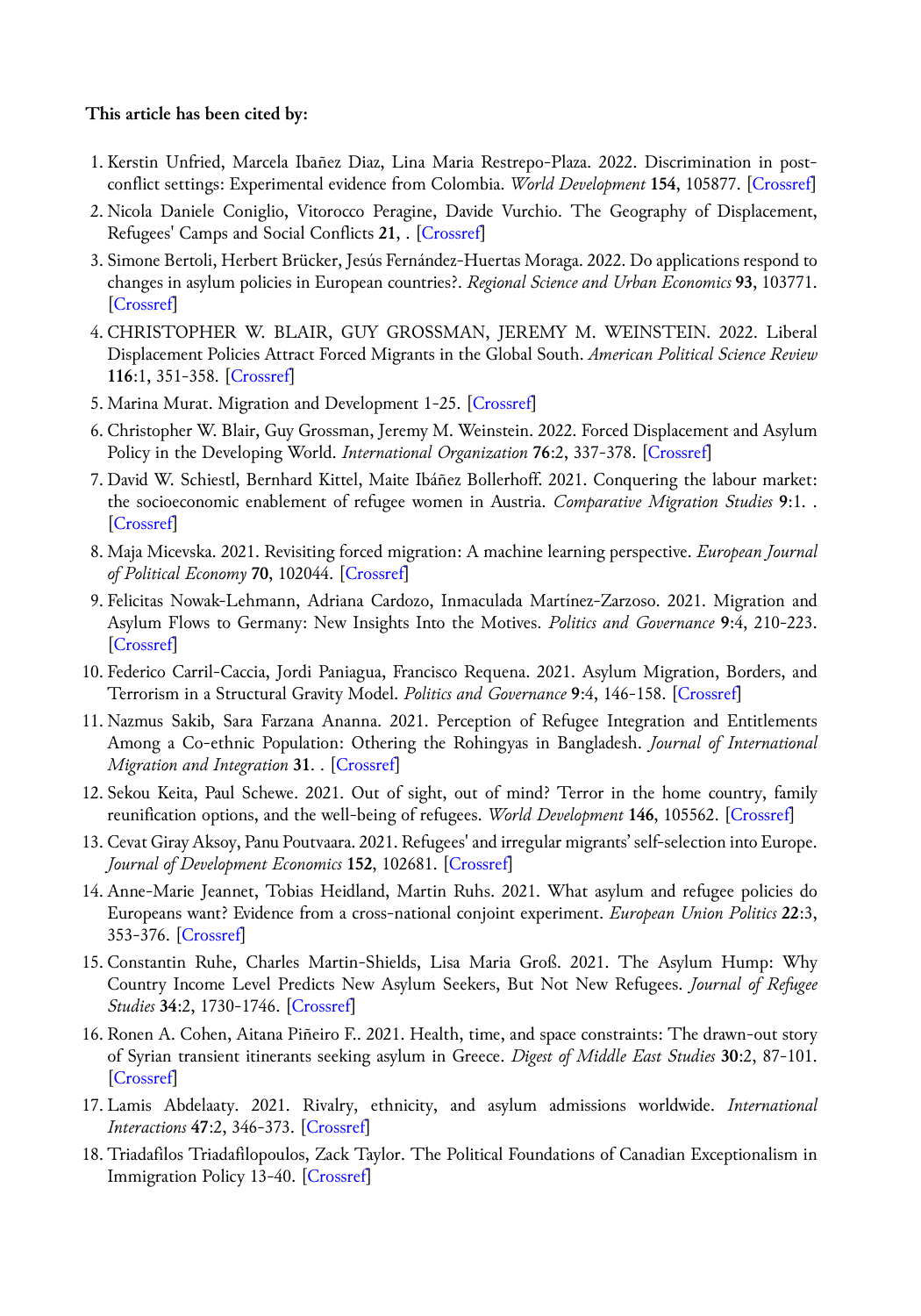- 19. Jagnoor Jagnoor, Margie Peden. Injuries as Global Health Risk Factor 1-31. [[Crossref\]](https://doi.org/10.1007/978-3-030-05325-3_41-1)
- 20. Michel Beine, Luisito Bertinelli, Rana Cömertpay, Anastasia Litina, Jean-François Maystadt. 2021. A gravity analysis of refugee mobility using mobile phone data. *Journal of Development Economics* **32**, 102618. [\[Crossref](https://doi.org/10.1016/j.jdeveco.2020.102618)]
- 21. Liliana Harding. Moving People in a Post-Neoliberal Era 85-131. [\[Crossref](https://doi.org/10.1007/978-3-030-56735-4_3)]
- 22. Jagnoor Jagnoor, Margie Peden. Injuries as Global Health Risk Factor 823-854. [[Crossref\]](https://doi.org/10.1007/978-3-030-45009-0_41)
- 23. Jesús Pineda. "But I Am (not) from…": A Qualitative Analysis of Intragroup Self-Differentiation Processes Among International Degree Seeking Students in Germany 127-145. [\[Crossref\]](https://doi.org/10.1007/978-3-658-33338-6_7)
- 24. Nozomi Matsui, James Raymer. 2020. The Push and Pull Factors Contributing Towards Asylum Migration from Developing Countries to Developed Countries Since 2000. *International Migration* **58**:6, 210-231. [[Crossref\]](https://doi.org/10.1111/imig.12708)
- 25. Jordi Paniagua, Jesús Peiró-Palomino, Andrés J. Picazo-Tadeo. 2020. Asylum Migration in OECD Countries: In Search of Lost Well-Being. *Social Indicators Research* **3**. . [[Crossref\]](https://doi.org/10.1007/s11205-020-02528-z)
- 26. Cristina Bratu, Matz Dahlberg, Mattias Engdahl, Till Nikolka. 2020. Spillover effects of stricter immigration policies. *Journal of Public Economics* **190**, 104239. [[Crossref](https://doi.org/10.1016/j.jpubeco.2020.104239)]
- 27. Gregory J. DeAngelo, Dimitri Dubois, Rustam Romaniuc. 2020. The perils of democracy. *Journal of Economic Behavior & Organization* **175**, 328-340. [\[Crossref](https://doi.org/10.1016/j.jebo.2018.06.020)]
- 28. Lucas Guichard. 2020. Self-selection of Asylum Seekers: Evidence From Germany. *Demography* **57**:3, 1089-1116. [[Crossref\]](https://doi.org/10.1007/s13524-020-00873-9)
- 29. Erik Hermann, Martin Eisend, Tomás Bayón. 2020. Facebook and the cultivation of ethnic diversity perceptions and attitudes. *Internet Research* **30**:4, 1123-1141. [[Crossref\]](https://doi.org/10.1108/INTR-10-2019-0423)
- 30. Simon Winter. 2020. "It's the Economy, Stupid!": On the Relative Impact of Political and Economic Determinants on Migration. *Population Research and Policy Review* **39**:2, 207-252. [\[Crossref](https://doi.org/10.1007/s11113-019-09529-y)]
- 31. Yoo-Duk Kang. 2020. Refugee crisis in Europe: determinants of asylum seeking in European countries from 2008–2014. *Journal of European Integration* **44**, 1-16. [[Crossref\]](https://doi.org/10.1080/07036337.2020.1718673)
- 32. Magnus Henrekson, Özge Öner, Tino Sanandaji. The Refugee Crisis and the Reinvigoration of the Nation-State: Does the European Union Have a Common Asylum Policy? 83-110. [[Crossref\]](https://doi.org/10.1007/978-3-030-35005-5_4)
- 33. Agnieszka Weinar, Amanda Klekowski von Koppenfels. Highly Skilled Migration: Concept and Definitions 9-35. [[Crossref\]](https://doi.org/10.1007/978-3-030-42204-2_2)
- 34. Marina Murat. 2020. Foreign aid, bilateral asylum immigration and development. *Journal of Population Economics* **33**:1, 79-114. [[Crossref\]](https://doi.org/10.1007/s00148-019-00751-8)
- 35. Christopher Blair, Guy Grossman, Jeremy M. Weinstein. 2020. Forced Displacement and Asylum Policy in the Developing World. *SSRN Electronic Journal* . [[Crossref\]](https://doi.org/10.2139/ssrn.3565557)
- 36.David W. Schiestl, Bernhard Kittel. 2020. Conquering the Labour Market Socioeconomic Enablement of Refugee Women in Austria. *SSRN Electronic Journal* . [\[Crossref](https://doi.org/10.2139/ssrn.3671500)]
- 37. Martin Lange, Friedhelm Pfeiffer. 2019. The human capital selection of young males seeking asylum in Germany. *Journal for Labour Market Research* **53**:1. . [[Crossref](https://doi.org/10.1186/s12651-019-0259-y)]
- 38. András Tétényi, Tamás Barczikay, Balázs Szent‐Iványi. 2019. Refugees, not Economic Migrants ‐ Why do Asylum‐Seekers Register in Hungary?. *International Migration* **57**:5, 323-340. [[Crossref\]](https://doi.org/10.1111/imig.12528)
- 39. Rustam Romaniuc, Gregory J. DeAngelo, Dimitri Dubois, Bryan C. McCannon. 2019. Intergroup inequality and the breakdown of prosociality. *Economics of Governance* **20**:3, 285-303. [\[Crossref](https://doi.org/10.1007/s10101-019-00226-2)]
- 40. Francesco Fasani, Giovanni Mastrobuoni, Emily G. Owens, Paolo Pinotti. Does Immigration Increase Crime? **21**, . [[Crossref\]](https://doi.org/10.1017/9781108626286)